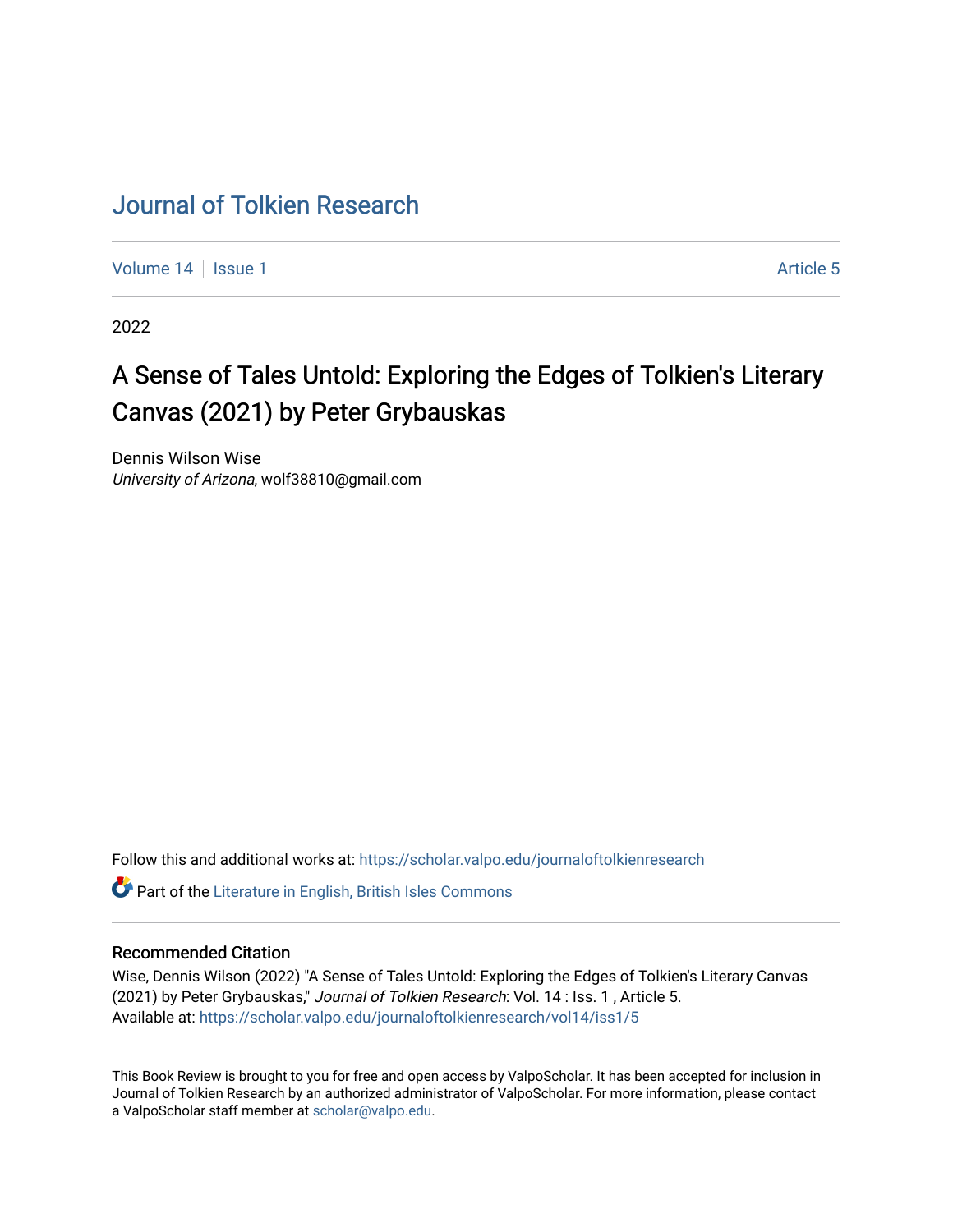*A Sense of Tales Untold: Exploring the Edges of Tolkien's Literary Canvas*, by Peter Grybauskas. Kent, Ohio: Kent State University Press, 2021. xxii, 154 pp. \$55.00 (hardcover) ISBN 9781606354308. Also available in ebook format.

In reviewing Peter Grybauskas's *A Sense of Tales Untold*, a book about digressions, gaps, and the untold stories lying beyond the main narrative's margins, perhaps I may be forgiven for beginning with a digression of my own. As I made my way through this book, what intrigued me most wasn't the main argument, which is slight, but the "untold tale" surrounding this slender volume itself. Barely 150 pages long, including index and notes, *A Sense of Tales Untold* was—as Grybauskas tells us—"many years in the making" (xi). We get no details, understandably, but I suspect many of us can probably reconstruct something plausible: a scenario that reflects the realities of academic labor in the 21st century. For instance, feminist scholarship has always excelled at recognizing how female scholars often face challenges unknown to their male colleagues, including personal and institutional hurdles such as child care, marginalization, disrespect, disproportionate service expectations, and so on. Yet, in the last few decades, an increasingly neoliberal model of higher education has created entirely new hurdles that are seemingly insurmountable: adjunctification and labor casualization; the cratering of the tenure-track (TT) job market, particularly after the Great Recession; the precipitous decline in English majors across the country; and the overproduction of English PhDs by graduate programs playing ostrich with the new economic realities of our profession.

So, within this scenario, the pressure to publish has only increased. Worse, it has exacerbated the troubles of contingent scholars working through low-paying, high-stress jobs with inadequate (or no) healthcare. In ages past, academics used to complain, "Publish or perish!" Now, newly minted PhDs more often say, "Publish, and maybe a job search committee will take my application seriously." This problem affects everybody in literary studies, but sometimes I wonder if Tolkien scholars haven't been hit especially hard by this progressively bleak situation. Granted, courses on fantasy and Tolkien tend to fill quickly, and scholarship *on*  Tolkien has skyrocketed the last two dozen years, but this hasn't consistently translated into permanent TT jobs with protected research time. Many of the best Tolkien scholars are independents without institutional affiliation, which brings significant hurdles in terms of access and productivity. Likewise, many Tolkienists are contingent faculty—or even graduate students—with excessive teaching loads and little-to-no recourse to conference travel funds, sabbaticals, research assistants, and the like. In addition, several talented Tolkien scholars work in library sciences rather than English departments, which demands they master *two* different academic disciplines, but even those few Tolkienists with permanent TT positions oftentimes work in suboptimal conditions, at least when it comes to producing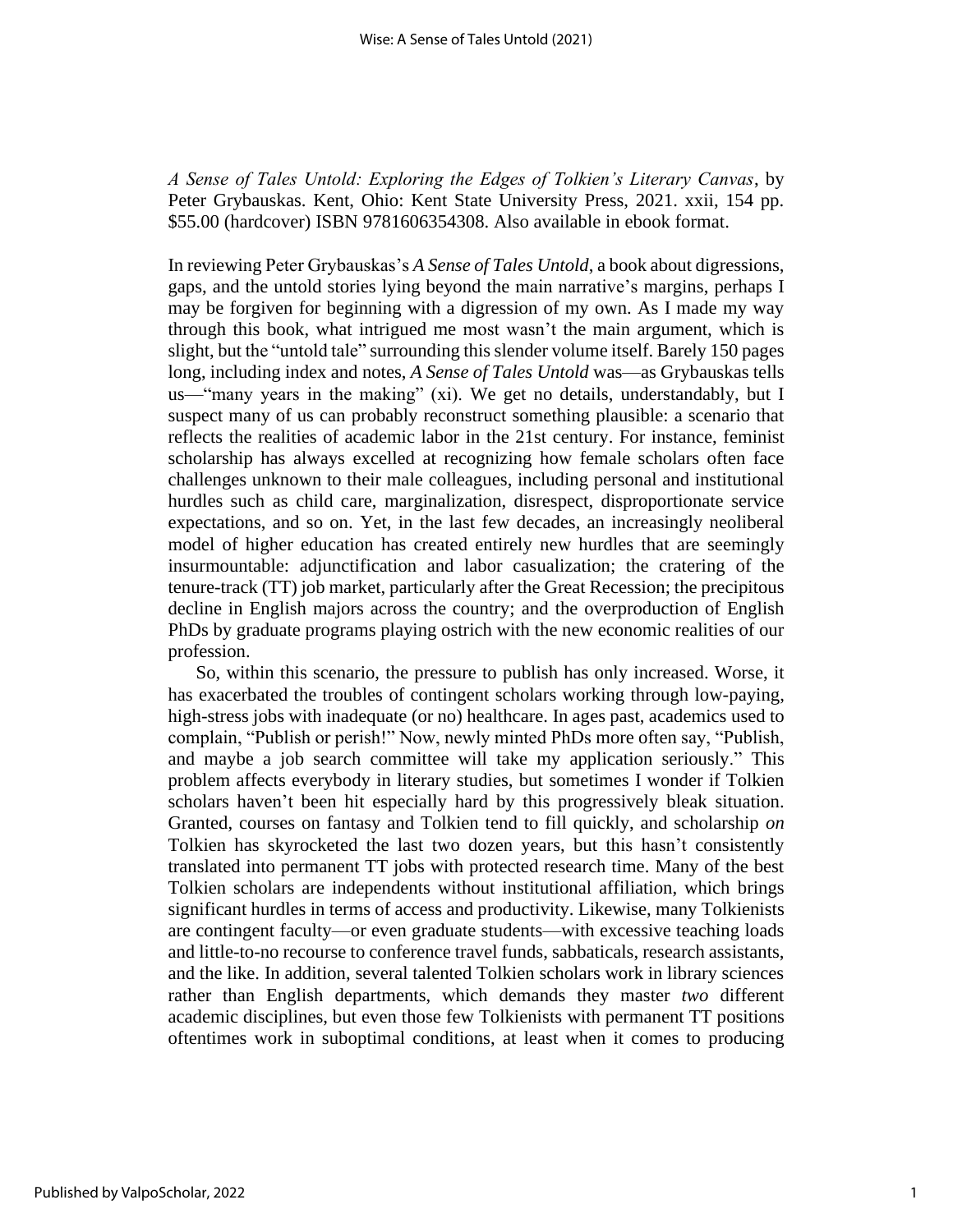original research. For instance, few have secure employment at R1 research institutions, and nobody (as far as I know) teaches at an Ivy.

This situation poses several wide-ranging consequences not often enough acknowledged in Tolkien Studies; graduate students and early-career researchers must often learn the hard way. Overall, academia—especially in the United States—tends to be highly prestige conscious and hierarchical. When it comes to the job market, the journals where one publishes—not to mention the institution that grants your degree—count as much (or more) than one's actual research. Although university presses have grown friendlier to Inklings Studies than formerly—for instance, John Garth's latest book hails from Princeton UP, and Oxford UP has two books on C. S. Lewis in as many years—the "major" journals in literary studies, the ones that overwhelmingly drive promotion decisions and academic clout, still conspicuously avoid scholarship on Tolkien. Except for the 2004 special issue of *Modern Fiction Studies*, now almost two decades old, I'm hard pressed to name any major articles on Tolkien or *The Lord of the Rings* in mainstream venues otherwise unrelated to fantasy, folklore, or children's literature.<sup>1</sup> In this regard H. P. Lovecraft, ironically, seems to have fared better than Tolkien despite having fewer fans (in absolute terms) and far more ideological baggage. During the last decade *Genre*, *Mfs,* and *Symplokē* have all happily published articles exploring Lovecraft's work. Partly this reflects Lovecraft's relevance for hot-button new topics like object-oriented ontology and the Old vs. New Weird, and we should all be happy for Lovecraftians. Still, these kinds of inroads haven't yet happened for Tolkien Studies, and that carries manifold professional consequences affecting the material conditions under which our field can produce new high-level scholarship.

Of course, it would be a gross oversimplification to accuse mainstream literary studies of simple genre bias. Some fault surely lays with Tolkien Studies itself. In a recent (and excellent) book, Thomas Kullmann and Dirk Siepmann observe that

<sup>&</sup>lt;sup>1</sup> In recent years, edited collections have become increasingly popular in Tolkien Studies, but they have a tricky relationship in academia's prestige hierarchy. Much depends on poorly defined factors that change according to one's situation. In general, for anyone seeking tenure-track employment in the United States, I'd give the same advice given to me when I first entered the job market: "Avoid edited collections like the plague." Most job search committees—oftentimes with good reason don't consider book chapters on a CV as equally valuable as peer-reviewed journal articles. Likewise, a book chapter's value can plummet depending on who publishes the edited collection. University presses are a safer bet than trade publishers, even the respectable ones, but I know some scholars who see a *low*-prestige trade publisher on an applicant's CV as an immediate red flag. (I shouldn't name any publishers here, but I'm happy to discuss anything over email.) Anyway, there are several good job-market books out there. Personally I'd recommend Kathryn Hume's *Surviving Your Academic Job Hunt: Advice for Humanities PhDs* (2010). Karen Kelsky from *The Professor Is In* (https://theprofessorisin.com/) also has a free blog that dispenses much sound advice.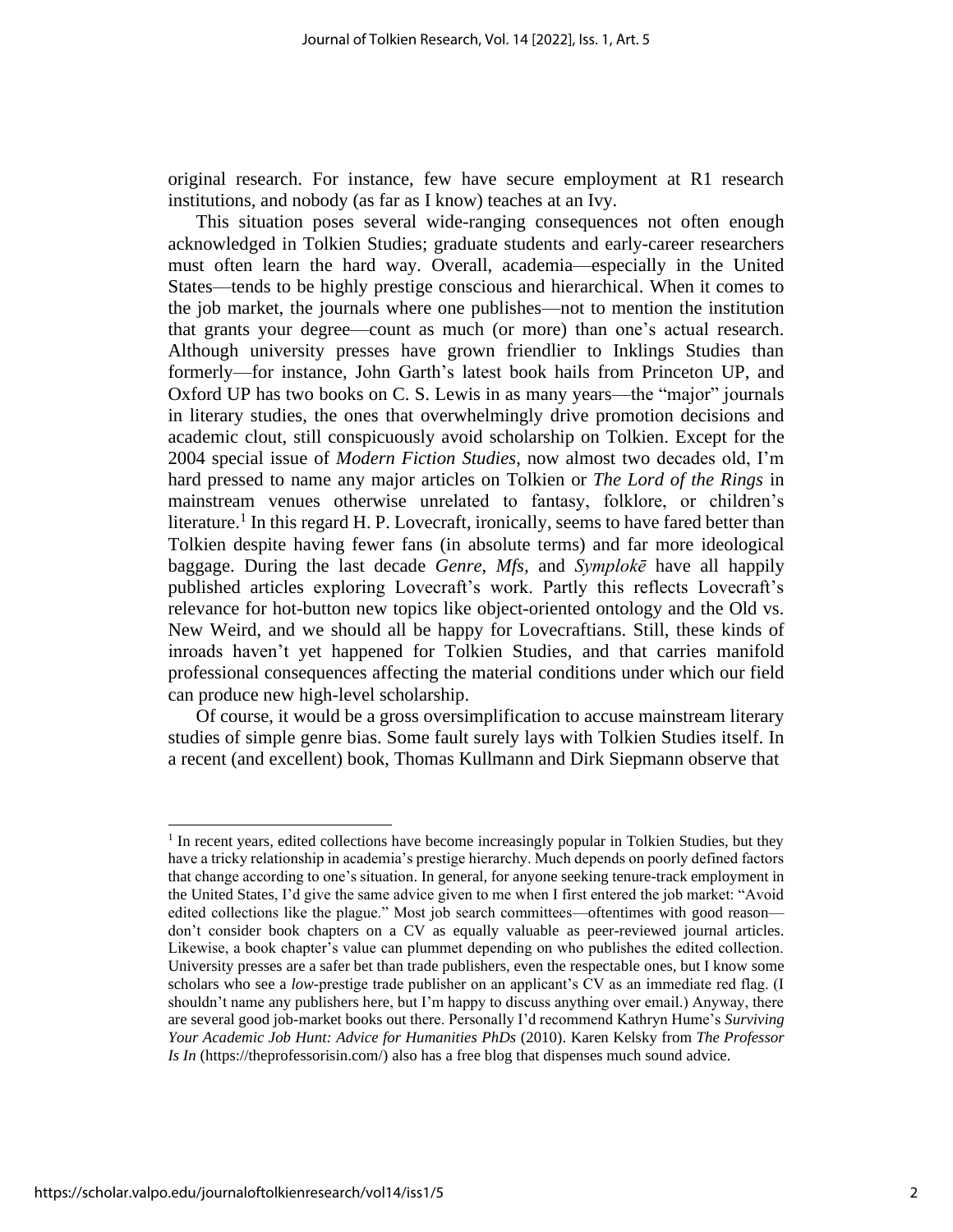Tolkien is analyzed and explained by means of Tolkien; material to work with is provided by biographical sources, posthumous Tolkien publications and manuscripts. There is little input from contemporary English scholarship, linguistics or literary and cultural studies. (30 n4)

A few Tolkienists might bristle at this remark, and off the top of my head I can think of a few counterexamples. Still, Kullmann and Siepmann's observation rings more true than false . . . and it certainly describes, accurately, the major limitation pervading Grybauskas's *A Sense of Tales Untold* (more on which in a moment). Yet a disciplinary focus on Tolkien—and Tolkien alone—is not something we can easily disentangle from the broader issue of academic precarity. Contingency affects more than just how long early-career researchers need to turn their theses or dissertations into monographs. It cuts short our research time—period. It limits how often we can read in other disciplines and subfields; it curtails the number of academic journals we can study; it discourages experimentation and our full immersion into new methodologies and new theoretical lenses. And if, somehow, someway, contingent academics *still* find the time to branch out, wresting from their iron cage of professional obligation the unstructured research time necessary to explore fresh approaches to Tolkien, it still remains an open question whether they'll have the luxury of absorbing those new approaches fully. Thus the research questions posed by young Tolkienists tend toward simple expansions of traditional topics already well-trodden by the field's major figures. There is little energy left for anything else. The wages of precarity are unrelenting critical exhaustion.

So: that is my digression. The "untold tale" of academic labor is mostly what I thought about while preparing this review. Like myself, Grybauskas is a contingent academic at an R1 university, a senior lecturer, and many markers of contingency seem to pervade his monograph. Besides its long gestation time, three chapters out of five—an inordinate 60%—stem from previous publications. Yet a deeper issue concerns Grybauskas's overall argument. As he himself explains, he is arguing that "untold tales are nothing short of a defining feature of [Tolkien's] subcreation" (xx); to this end, he will study the "gaps, enigmas, allusions, digressions, omissions, ellipses, and loose ends that pepper his narratives" (1). Thus we are treated to long discussions on the Last Alliance of Elves and Men (Chapter 2) and the Túrin saga (Chapter 3). Unfortunately, it becomes apparent all too quickly that *A Sense of Tales Untold* is not a thesis-driven book. To be frank, there is simply nothing new about the idea that Tolkien created his famous "impression of depth" through untold tales, and Grybauskas's conscientious and thorough literature review only reinforces this point: his thesis is encapsulated by a quote nearly 50 years old from Paul Kocher: "The art of fantasy flourishes on reticence" (qtd. in 4). Rather than advance any genuine argumentative claim, then, Grybauskas instead prefers a "thick description" of several untold tales surrounding *The Lord of the Rings*. In this he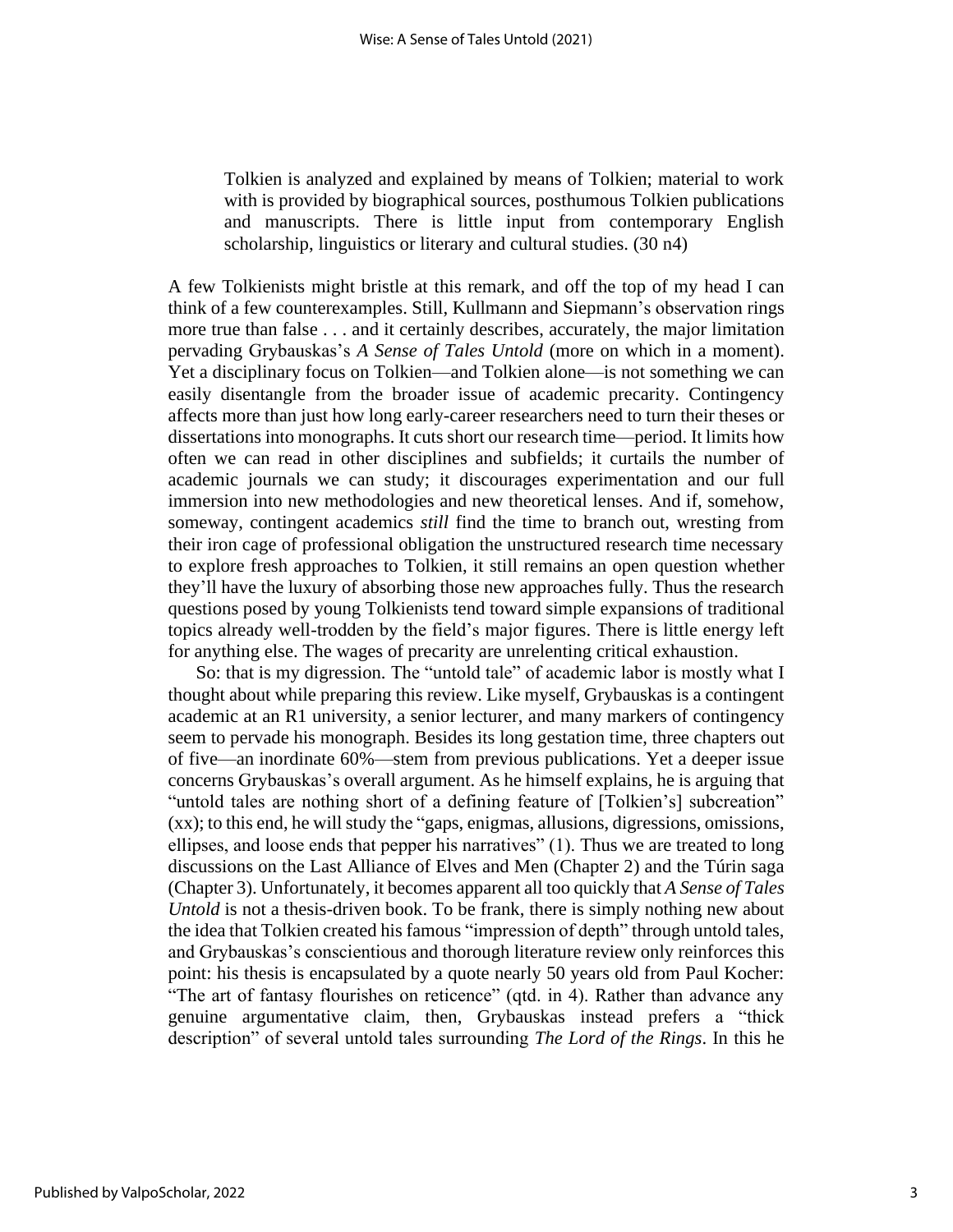succeeds. Read this way, *A Sense of Tales Untold* can serve as an admirable reference volume. For instance, if someone were to write on the Last Alliance, they could do worse than turn instantly to Grybauskas's second chapter.

Nonetheless, the job market values monographs more highly than reference manuals, and I suspect this has forced Grybauskas into a genre of academic writing ill-suited to his actual research. His first chapter exemplifies the issues pervading the whole. According to Grybauskas, Tolkien's "fundamental literary dilemma" is that untold tales are often aesthetically the sweetest, but *telling* those tales paradoxically deprives them of romance. Grybauskas thus attempts to explain how Tolkien solves this conundrum, but his approach leaves much to be desired. After dawdling overlong on biographical and literary background without much use value, Grybauskas eventually reveals that Tolkien achieves his famous "impression of depth" through half-forgotten traditions, webs of allusion, and outright omissions. Of course, none of this is new. Even worse, Grybauskas leaves a lot of critical potential on the table. As he confesses, a "complete theory of and guide to untold tales is beyond my skill, and would possibly run counter to the spirit of the project" (4); unfortunately, a "complete theory" is precisely what would have made Grybauskas's research worthwhile to other scholars. A vast secondary literature exists on textual gaps, for instance, but he rarely cites anything without "Tolkien" as a keyword. There is Wolfgang Iser's phenomenological method of reading, for one thing, which is a handy tool for discussing gaps, or Possible Worlds Theory, a subbranch of Narrative Theory quite skilled with epistemologically incomplete fictional constructs like storyworlds. Either would easily have carried Grybauskas into new realms unexplored by prior Tolkienists. More egregiously, Grybauskas also bypasses relevant secondary scholarship *on his own topic*. Since Chapter One first appeared as an article in 2012, Mark J. P. Wolf has written and edited several ground-breaking works on world-building. None appear in Grybauskas's Works Cited. Indeed, even the secondary material cited by Grybauskas is usually treated in a cursory or superficial manner. He tucks quite a few citations into footnotes where substantive engagement with their arguments is hard if not impossible.

Similar issues affect other chapters, but nonetheless the strongest is Grybauskas's fourth chapter, where he makes a clear and substantive argument about Tolkien's "The Homecoming of Beorhtnoth Beorhthelm's Son." In a challenge to Tom Shippey's "character assassination" of the character Totta (94), Grybauskas instead sees Totta as the future unnamed poet of *The Battle of Maldon*; the events in Tolkien's verse drama educate this young romantic poet on the dangers of *ofermod* and foolhardy heroism. Although I'd balk at the suggestion that "omission" is somehow unique to Tolkien—he never explicitly identifies Totta as the *Maldon-*poet—this interpretation of "Homecoming" by Grybauskas remains both plausible and useful. It is worth noting, though, that Grybauskas recycles this argument not just once but twice: once in a *Tolkien Studies* article from 2020, which